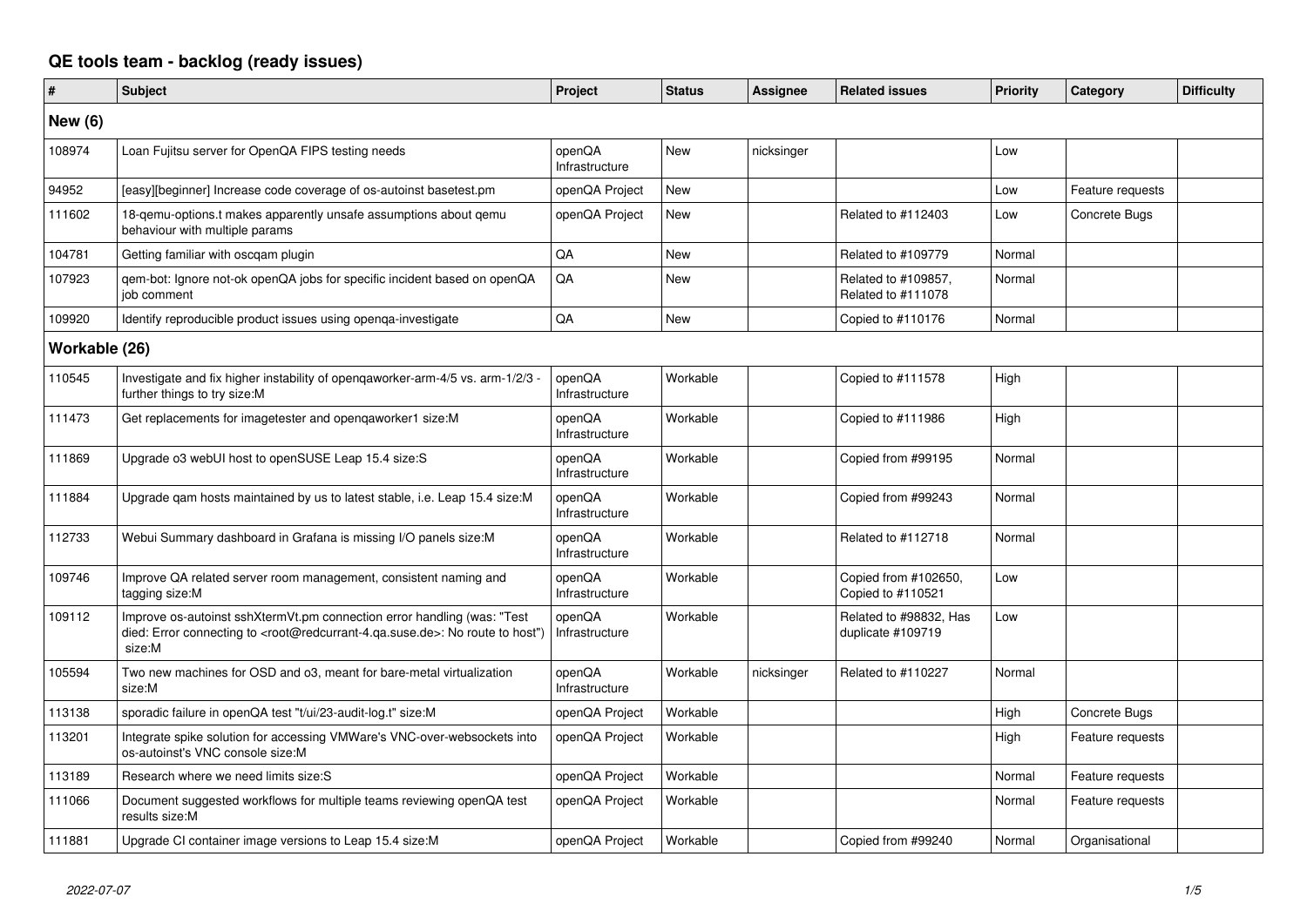| $\vert$ #       | <b>Subject</b>                                                                                                                                                                                     | Project                  | <b>Status</b> | <b>Assignee</b> | <b>Related issues</b>                                                                                                                                                              | <b>Priority</b> | Category         | <b>Difficulty</b> |
|-----------------|----------------------------------------------------------------------------------------------------------------------------------------------------------------------------------------------------|--------------------------|---------------|-----------------|------------------------------------------------------------------------------------------------------------------------------------------------------------------------------------|-----------------|------------------|-------------------|
| 112535          | openQA-inopenQA test fails in shutdown: no matching needle 'root-console'<br>size:S                                                                                                                | openQA Project           | Workable      |                 |                                                                                                                                                                                    | Normal          | Concrete Bugs    |                   |
| 112226          | [sporadic] swtpm socket not found anymore after loading from snapshot<br>size:M                                                                                                                    | openQA Project           | Workable      |                 | Related to #112241                                                                                                                                                                 | Normal          | Concrete Bugs    |                   |
| 113039          | Include original os-autoinst story within docs size:M                                                                                                                                              | openQA Project           | Workable      |                 |                                                                                                                                                                                    | Normal          | Feature requests |                   |
| 113318          | openQA live view stays blank when browser tab is staying open on<br>scheduled jobs until jobs start size:M                                                                                         | openQA Project           | Workable      |                 |                                                                                                                                                                                    | Normal          | Concrete Bugs    |                   |
| 113348          | [timeboxed:2h] OBS checks fail os-autoinst test "Calling 'isotovideo --help'<br>returns exit code 0" from t/44-scripts.t but only on aarch64? -- initial<br>investigation of "--help" route size:S | openQA Project           | Workable      |                 | Copied from #113141                                                                                                                                                                | Normal          | Concrete Bugs    |                   |
| 106056          | [virtualization][tools] Improve retry behaviour and connection error handling in<br>backend::ipmi (was: "Fail to connect openqaipmi5-sp.qa.suse.de on our osd<br>environment") size:M              | openQA Project           | Workable      |                 | Related to #102650                                                                                                                                                                 | Low             | Feature requests |                   |
| 107941          | [sporadic] openQA Fullstack test t/full-stack.t can still fail with "udevadm" log<br>message size:M                                                                                                | openQA Project           | Workable      |                 |                                                                                                                                                                                    | Low             | Concrete Bugs    |                   |
| 111254          | Cover code of os-autoinst path backend/ fully (statement coverage) size:M                                                                                                                          | openQA Project           | Workable      |                 | Blocked by #109620,<br>Copied from #111251                                                                                                                                         | Low             | Feature requests |                   |
| 111770          | Limit finished tests on /tests, but query configurable and show complete<br>number of jobs size:S                                                                                                  | openQA Project           | Workable      |                 |                                                                                                                                                                                    | Low             | Feature requests |                   |
| 81899           | [easy][beginner] Move code from isotovideo to a module size:M                                                                                                                                      | openQA Project           | Workable      | okurz           | Related to #108530                                                                                                                                                                 | Low             | Feature requests |                   |
| 99663           | Use more perl signatures - os-autoinst size:M                                                                                                                                                      | openQA Project           | Workable      | okurz           | Related to #102146.<br>Related to #104986,<br>Related to #104520,<br>Related to #106654,<br>Related to #108323,<br>Related to #110983,<br>Related to #112319,<br>Copied to #100967 | Low             | Feature requests |                   |
| 100967          | Use more perl signatures - openQA size:M                                                                                                                                                           | openQA Project           | Workable      | okurz           | Copied from #99663,<br>Copied to #105127                                                                                                                                           | Low             | Feature requests |                   |
| 111338          | Open source https://gitlab.suse.de/qa-maintenance/mtui size:M                                                                                                                                      | QA                       | Workable      |                 | Copied to #111341                                                                                                                                                                  | Low             |                  |                   |
| In Progress (3) |                                                                                                                                                                                                    |                          |               |                 |                                                                                                                                                                                    |                 |                  |                   |
| 112673          | Cannot send emails from o3 size:M                                                                                                                                                                  | openQA<br>Infrastructure | In Progress   | jbaier_cz       | Copied from #110920                                                                                                                                                                | High            |                  |                   |
| 111992          | Deal with QEMU and OVMF default resolution being 1280x800, affecting (at<br>least) qxl size:M                                                                                                      | openQA Project           | In Progress   | tinita          | Related to #111866,<br>Related to #111863                                                                                                                                          | High            | Feature requests |                   |
| 111341          | Open source https://gitlab.suse.de/qa-maintenance/qam-oscplugin/ size:M                                                                                                                            | $\mathsf{QA}$            | In Progress   | osukup          | Copied from #111338                                                                                                                                                                | Normal          |                  |                   |
| Blocked (34)    |                                                                                                                                                                                                    |                          |               |                 |                                                                                                                                                                                    |                 |                  |                   |
| 103736          | Make aarch64 machine chan-1 up and running after it is broken size:M                                                                                                                               | openQA<br>Infrastructure | Blocked       | nicksinger      |                                                                                                                                                                                    | High            |                  |                   |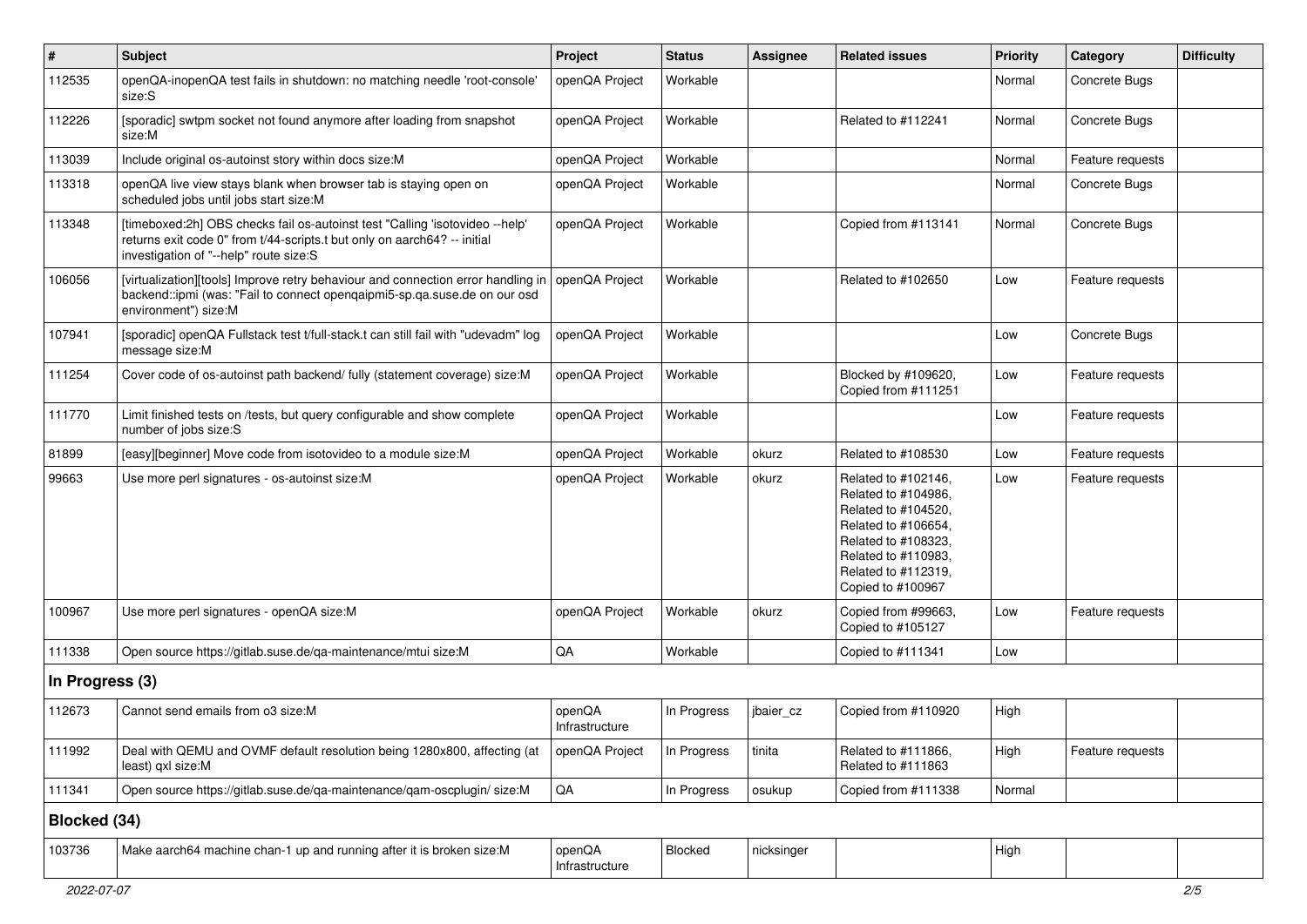| $\pmb{\#}$ | <b>Subject</b>                                                                                                                 | Project                  | <b>Status</b>  | <b>Assignee</b> | <b>Related issues</b>                                                               | Priority | Category         | <b>Difficulty</b> |
|------------|--------------------------------------------------------------------------------------------------------------------------------|--------------------------|----------------|-----------------|-------------------------------------------------------------------------------------|----------|------------------|-------------------|
| 97862      | More openQA worker hardware for OSD size:M                                                                                     | openQA<br>Infrastructure | <b>Blocked</b> | okurz           | Copied from #97043.<br>Copied to #104970                                            | High     |                  |                   |
| 110920     | Emails from o3 are rejected by mx2.suse.de for certain sender/recipients<br>size:S                                             | openQA<br>Infrastructure | <b>Blocked</b> | okurz           | Copied from #110629,<br>Copied to #112673                                           | High     |                  |                   |
| 111863     | Upgrade o3 workers to openSUSE Leap 15.4                                                                                       | openQA<br>Infrastructure | <b>Blocked</b> | okurz           | Related to #111992,<br>Copied from #99189                                           | Normal   |                  |                   |
| 111866     | Upgrade osd workers and openga-monitor to openSUSE Leap 15.4                                                                   | openQA<br>Infrastructure | <b>Blocked</b> | okurz           | Related to #111992,<br>Copied from #99192                                           | Normal   |                  |                   |
| 111872     | Upgrade osd webUI host to openSUSE Leap 15.4                                                                                   | openQA<br>Infrastructure | <b>Blocked</b> | okurz           | Copied from #99198                                                                  | Normal   |                  |                   |
| 111986     | Ensure uno.openqanet.opensuse.org is properly used                                                                             | openQA<br>Infrastructure | <b>Blocked</b> | okurz           | Copied from #111473                                                                 | Normal   |                  |                   |
| 108530     | os-autoinst plugins: x11 start program from os-autoinst-distri-openQA<br>dynamically loaded from another git repo size:M       | openQA Project           | <b>Blocked</b> | cdywan          | Related to #81899                                                                   | Normal   | Feature requests |                   |
| 101048     | [epic] Investigate and fix higher instability of opengaworker-arm-4/5 vs.<br>arm-1/2/3                                         | openQA Project           | Blocked        | mkittler        | Related to #101030                                                                  | High     | Concrete Bugs    |                   |
| 103962     | [saga][epic] Easy multi-machine handling: MM-tests as first-class citizens                                                     | openQA Project           | <b>Blocked</b> | mkittler        | Copied to #112862                                                                   | Normal   | Feature requests |                   |
| 103971     | [epic] Easy *re*-triggering and cloning of multi-machine tests                                                                 | openQA Project           | <b>Blocked</b> | mkittler        | Related to #66071                                                                   | Normal   | Feature requests |                   |
| 98952      | [epic] t/full-stack.t sporadically fails "clickElement: element not interactable'<br>and other errors                          | openQA Project           | <b>Blocked</b> | mkittler        | Related to #101734                                                                  | Low      | Concrete Bugs    |                   |
| 109668     | [saga][epic] Stable and updated non-gemu backends for SLE validation                                                           | openQA Project           | <b>Blocked</b> | okurz           | Related to #37339                                                                   | High     | Feature requests |                   |
| 80142      | [saga][epic] Scale out: Redundant/load-balancing deployments of openQA,<br>easy containers, containers on kubernetes           | openQA Project           | <b>Blocked</b> | okurz           | Related to #80466,<br>Related to #92893,<br>Related to #110497                      | High     | Feature requests |                   |
| 100688     | [epic][virtualization][3rd party hypervisor] Add svirt backend compatibility for<br>vmware 7.0                                 | openQA Project           | <b>Blocked</b> | okurz           |                                                                                     | High     | Feature requests |                   |
| 113141     | OBS checks fail os-autoinst test "Calling 'isotovideo --help' returns exit code<br>0" from t/44-scripts.t but only on aarch64? | openQA Project           | <b>Blocked</b> | okurz           | Copied to #113348                                                                   | High     | Concrete Bugs    |                   |
| 109656     | [epic] Stable non-gemu backends                                                                                                | openQA Project           | <b>Blocked</b> | okurz           | Related to #99345                                                                   | Normal   | Feature requests |                   |
| 91914      | [epic] Make reviewing openQA results per squad easier                                                                          | openQA Project           | <b>Blocked</b> | okurz           | Related to #52655,<br>Related to #93710,<br>Copied from #91467,<br>Copied to #99306 | Normal   | Feature requests |                   |
| 92854      | [epic] limit overload of openQA webUI by heavy requests                                                                        | openQA Project           | <b>Blocked</b> | okurz           | Copied from #92770                                                                  | Normal   | Feature requests |                   |
| 97190      | Limit size of initial requests everywhere, e.g. /, /tests, etc., over webUI and<br><b>API</b>                                  | openQA Project           | Blocked        | okurz           | Related to #41054,<br>Related to #110680,<br>Related to #110677                     | Normal   | Feature requests |                   |
| 98472      | [epic] Scale out: Disaster recovery deployments of existing openQA<br>infrastructures                                          | openQA Project           | <b>Blocked</b> | okurz           |                                                                                     | Normal   | Feature requests |                   |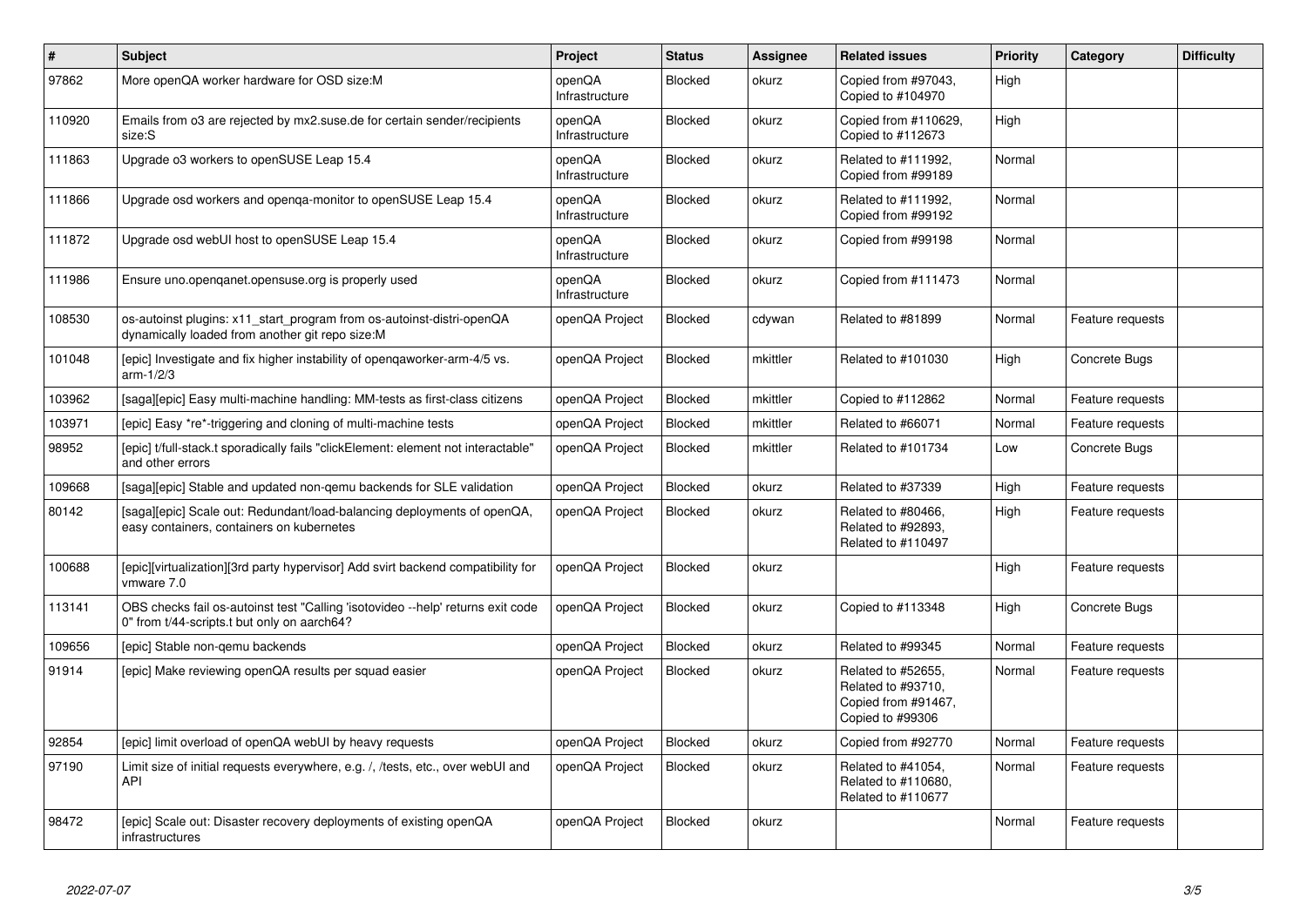| $\sharp$      | <b>Subject</b>                                                                                                                                                                                                            | Project                  | <b>Status</b>  | <b>Assignee</b> | <b>Related issues</b>                                                                                                                                                             | Priority | Category         | <b>Difficulty</b> |
|---------------|---------------------------------------------------------------------------------------------------------------------------------------------------------------------------------------------------------------------------|--------------------------|----------------|-----------------|-----------------------------------------------------------------------------------------------------------------------------------------------------------------------------------|----------|------------------|-------------------|
| 106922        | [epic][sporadic] openqa_from_git fails in dashboard due to<br>ensure_unlocked_desktop not expecting password entry screen in case of<br>locked desktop auto_review:"match=desktop-runner,screenlock timed<br>out.*":retry | openQA Project           | Blocked        | okurz           | Related to #103122,<br>Related to #92092,<br>Related to #44441,<br>Related to #46589,<br>Related to #64078.<br>Copied from #106919,<br>Copied to #108527                          | Normal   | Feature requests |                   |
| 109846        | [epic] Ensure all our database tables accomodate enough data, e.g. bigint for<br>ids                                                                                                                                      | openQA Project           | <b>Blocked</b> | okurz           | Copied from #109836                                                                                                                                                               | Normal   | Feature requests |                   |
| 108527        | [epic] os-autoinst plugins (or wheels or leaves or scrolls) for scalable code<br>reuse of helper functions and segmented test distributions                                                                               | openQA Project           | Blocked        | okurz           | Copied from #106922                                                                                                                                                               | Normal   | Feature requests |                   |
| 111860        | [epic] Upgrade all our infrastructure, e.g. o3+osd workers+webui and<br>production workloads, to openSUSE Leap 15.4                                                                                                       | openQA Project           | Blocked        | okurz           | Copied from #99183                                                                                                                                                                | Normal   | Organisational   |                   |
| 99660         | [epic] Use more perl signatures in our perl projects                                                                                                                                                                      | openQA Project           | Blocked        | okurz           |                                                                                                                                                                                   | Low      | Feature requests |                   |
| 109740        | [epic] Stable os-autoinst unit tests with good coverage                                                                                                                                                                   | openQA Project           | <b>Blocked</b> | okurz           | Related to #109620                                                                                                                                                                | Low      | Feature requests |                   |
| 99579         | [epic][retro] Follow-up to "Published QCOW images appear to be<br>uncompressed"                                                                                                                                           | openQA Project           | Blocked        | okurz           | Related to #96557,<br>Copied from #99246                                                                                                                                          | Low      | Organisational   |                   |
| 112367        | [tools] python-paramiko on Leap/SLE throws exception with ed25519 key<br>size:M                                                                                                                                           | QA                       | Blocked        | jbaier_cz       |                                                                                                                                                                                   | Normal   |                  |                   |
| 91646         | [saga][epic] SUSE Maintenance QA workflows with fully automated testing,<br>approval and release                                                                                                                          | QA                       | Blocked        | okurz           | Copied to #99303                                                                                                                                                                  | Normal   |                  |                   |
| 96539         | Conclude migration of gam.suse.de                                                                                                                                                                                         | QA                       | Blocked        | okurz           |                                                                                                                                                                                   | Normal   |                  |                   |
| 94105         | [epic] Use feedback from openga-investigate to automatically inform on<br>github pull requests, open tickets, weed out automatically failed tests                                                                         | QA                       | Blocked        | okurz           | Related to #91773,<br>Related to #107014                                                                                                                                          | Normal   |                  |                   |
| 110884        | [epic] Properly maintained open source mtui+oscgam                                                                                                                                                                        | $\mathsf{QA}$            | Blocked        | okurz           |                                                                                                                                                                                   | Normal   |                  |                   |
| 111347        | [saga][epic] Properly maintained Maintenance QA tooling                                                                                                                                                                   | QA                       | <b>Blocked</b> | okurz           | Copied from #99303                                                                                                                                                                | Normal   |                  |                   |
| Feedback (12) |                                                                                                                                                                                                                           |                          |                |                 |                                                                                                                                                                                   |          |                  |                   |
| 111171        | Handle installation of new FC switch                                                                                                                                                                                      | openQA<br>Infrastructure | Feedback       | okurz           |                                                                                                                                                                                   | Low      |                  |                   |
| 112265        | Just use bigint in all our database tables (for auto-incremented ID-columns)                                                                                                                                              | openQA Project           | Feedback       | mkittler        | Related to #112718                                                                                                                                                                | Normal   | Feature requests |                   |
| 95783         | Provide support for multi-machine scenarios handled by openga-investigate<br>size:M                                                                                                                                       | openQA Project           | Feedback       | mkittler        | Related to #103425,<br>Related to #71809,<br>Related to #69976,<br>Related to #107014,<br>Related to #110518,<br>Related to #110530,<br>Related to #110176,<br>Copied from #81859 | Normal   | Feature requests |                   |
| 111470        | Reconsider folding ok results by default and/or uncollapse all on<br>/tests/overview                                                                                                                                      | openQA Project           | Feedback       | mkittler        | Copied from #110719                                                                                                                                                               | Normal   | Feature requests |                   |